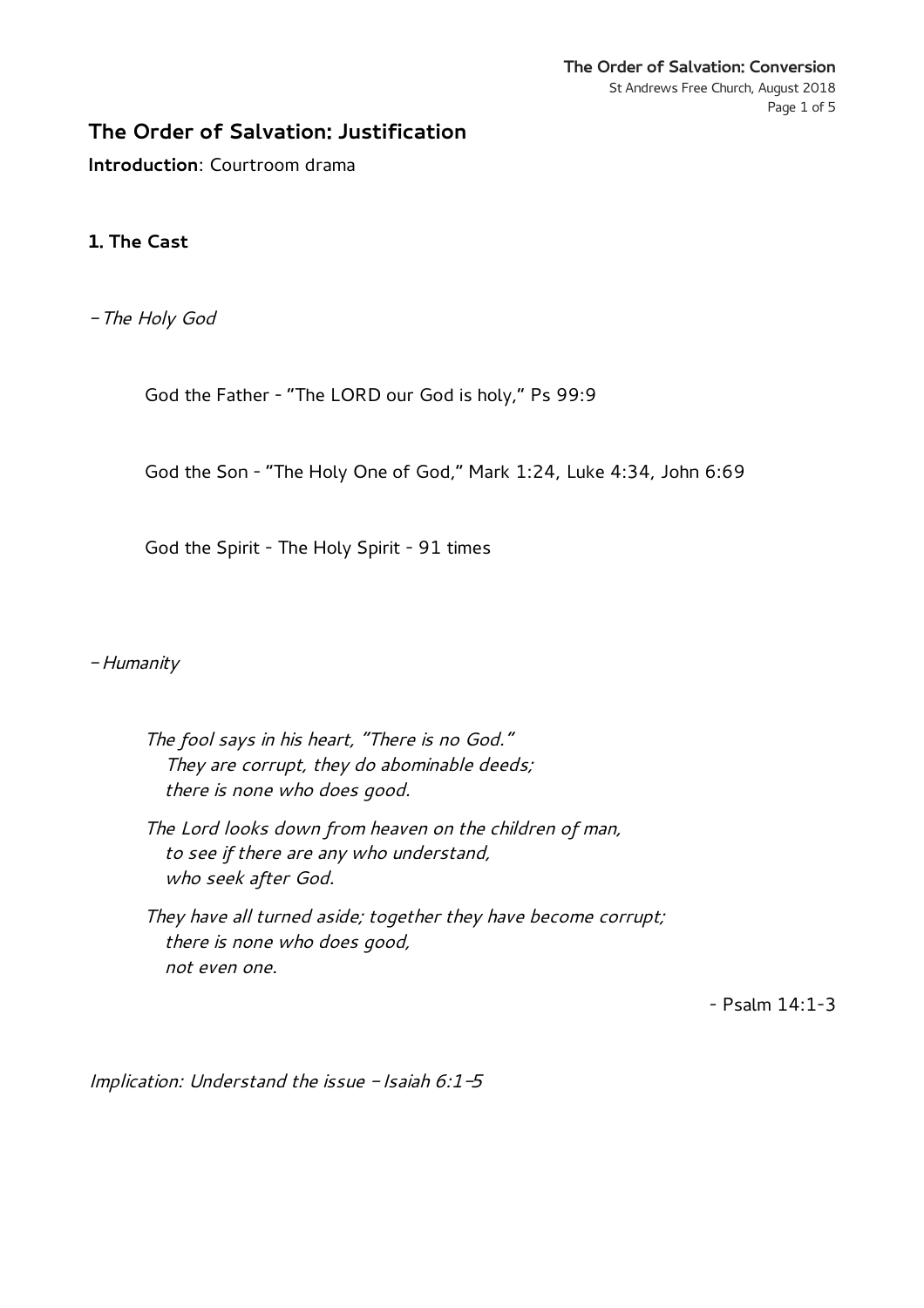## **2. The Crime: Sin's gravity and guilt**

Boso: "Surely, one act of repentance should be sufficient to atone for sin?" Anselm: "You have not sufficiently considered the gravity of sin."

Sin as a power (cf Gen 4:7; Zech 13:1; Gal 3:22; Heb 3:13; James 1:15)

Sin as a corporate reality (cf Ex 34:9; Is 1:4-17; Dan 9:1-19; Eph 2:1-3)

Sins as individual and culpable thoughts and actions against God

Have mercy on me, O God, according to your steadfast love; according to your abundant mercy blot out my transgressions. Wash me thoroughly from my iniquity, and cleanse me from my sin! For I know my transgressions, and my sin is ever before me. Against you, you only, have I sinned and done what is evil in your sight.

 $-Psalm 51:1-3$ 

Sin as that which incurs God's wrath (cf Deut 28; Mt 5:29-30; Rom 1:18)

"[It is] impossible to close one's eyes to the words of the wrath of God in Scripture. To interpret it on allegorical lines or as a metonymy, and to regard wrath as a synonym for punishment, is to misread the authentic meaning of the word and to misrepresent biblical thought."<sup>[2](#page-1-1)</sup>

Implication: Every mouth stopped, every person accountable

<span id="page-1-0"></span><sup>1</sup> Anselm of Canterbury, Cur Deus Homo? I.xxi

<span id="page-1-1"></span><sup>2</sup> Abraham Heschel, The Prophets (New York: Harper and Row, 1955), p.359, cited in Oliver D. Crisp & Fred Sanders, Locating Atonement: Explorations in Constructive Dogmatics (Los Angeles Theology Conference) (Zondervan, Kindle Edition) loc. 3331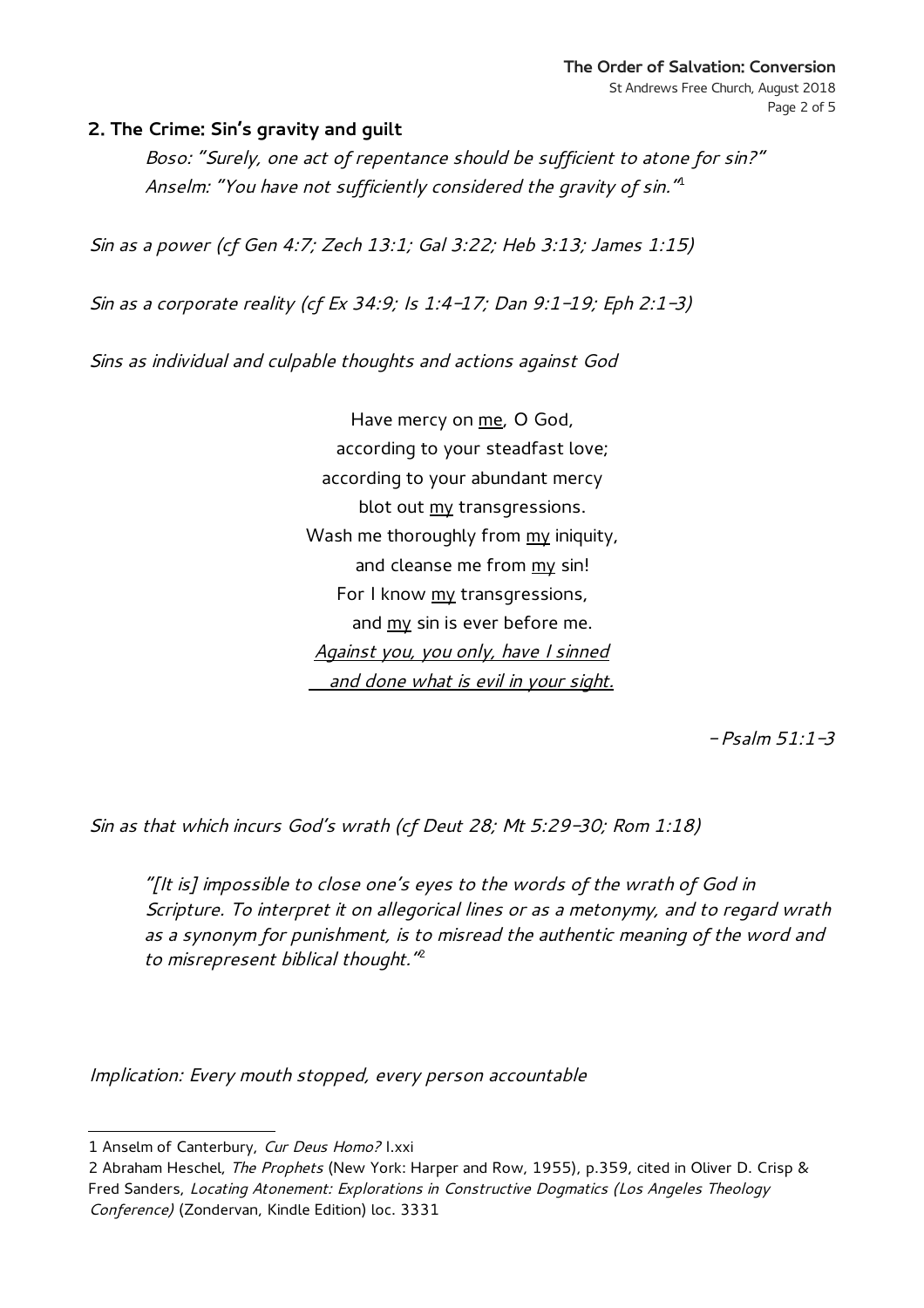**3. The Christ**

- Put forward by God… (cf Galatians 4:4; 1 John 4:10)

- As a propitiation…

And walk in love, as Christ loved us and gave himself up for us, a fragrant offering and sacrifice to God.  $\overline{a}$  = Ephesians 5:2

"How much more will the blood of Christ, who through the eternal Spirit offered himself without blemish to God, purify our conscience from dead works to serve the living God." The living God."

"My little children, I am writing these things to you so that you may not sin. But if anyone does sin, we have an advocate with the Father, Jesus Christ the righteous.  $-1$  John  $2:1$ 

- Such that through faith in him…

We ourselves are Jews by birth and not Gentile sinners; yet we know that a person is not justified by works of the law but through faith in Jesus Christ, so we also have believed in Christ Jesus, in order to be justified by faith in Christ and not by works of the law, because by works of the law no one will be justified.

- Gal 2:15-16

Saving faith… "is the outgoing act of the heart whereby one, in surrendering to Christ and receiving him, entrust body and soul to him in order that he would save him." -Wilhelmus à Brakel, *The Christian's Reasonable Service*<sup>[3](#page-2-0)</sup>

- All who believe are justified.

<span id="page-2-0"></span><sup>3</sup> Vol. II (Grand Rapids, MI: Reformation Heritage Books, 2015) p.278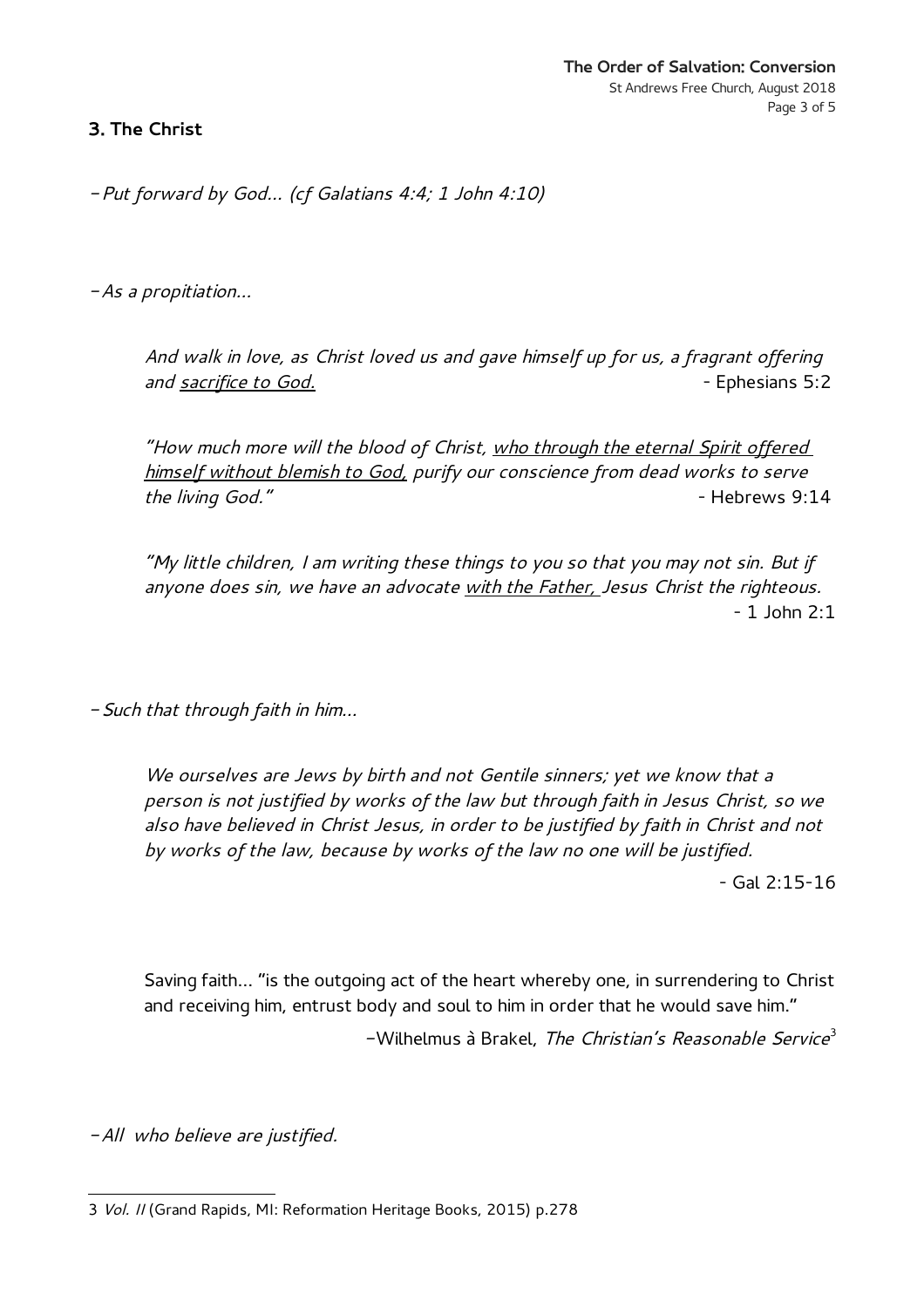A. The sin and penalty of the believer imputed to Jesus Christ

"For Christ also suffered once for sins, the righteous for the unrighteous, that he might bring us to God." The same state of the set of the 1 Peter 3:18a

"For our sake he made him to be sin who knew no sin, so that in him we might become the righteousness of God." The control of the corinthians 5:21

"Wrath is not beneficence; it is justice. It would be frightful to imagine wrath acting in the freeness of free beneficence, and not in the stringency of stringent justice. The universe were one vast hell of suspense and horror, if God's wrath could alight elsewhere than where it is deserved."

- Hugh Martin, The Atonement<sup>[4](#page-3-0)</sup>

B. The righteousness of Jesus Christ imputed to the believer

"Do not think that I have come to abolish the Law or the Prophets; I have not come to abolish them but to fulfill them." The matthew S:17

"And because of him you are in Christ Jesus, who became to us wisdom from God, righteousness and sanctification and redemption..." - 1 Corinthians 1:30

"For if, because of one man's trespass, death reigned through that one man, much more will those who receive the abundance of grace and the free gift of righteousness reign in life through the one man Jesus Christ. Therefore, as one trespass led to condemnation for all men, so one act of righteousness leads to justification and life for all men. For as by the one man's disobedience the many were made sinners, so by the one man's obedience the many will be made righteous." – Romans 5:17-19

C. The guilt of sin is dealt with definitively

–

"There is therefore now no condemnation for those who are in Christ Jesus. For the law of the Spirit of life has set you free in Christ Jesus from the law of sin and death. For God has done what the law, weakened by the flesh, could not do. By sending his own Son in the likeness of sinful flesh and for sin, he condemned sin in the flesh, in order that the righteous requirement of the law might be fulfilled in us." - Romans 8:1-4

<span id="page-3-0"></span><sup>4</sup> The Atonement - in its Relations to the Covenant, the Priesthood, the Intercession of our Lord (Kindle Edition) p.146